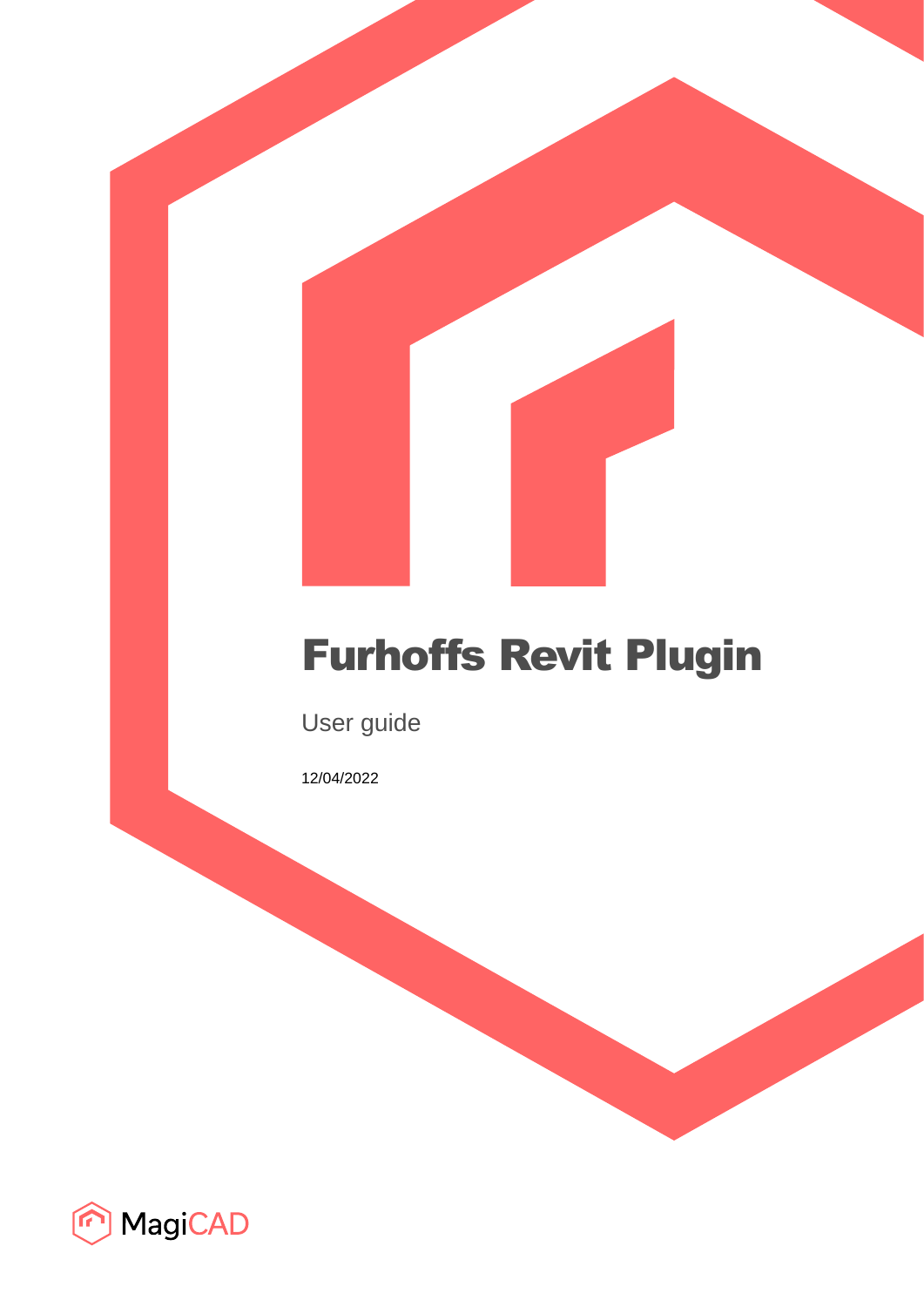

# **Content**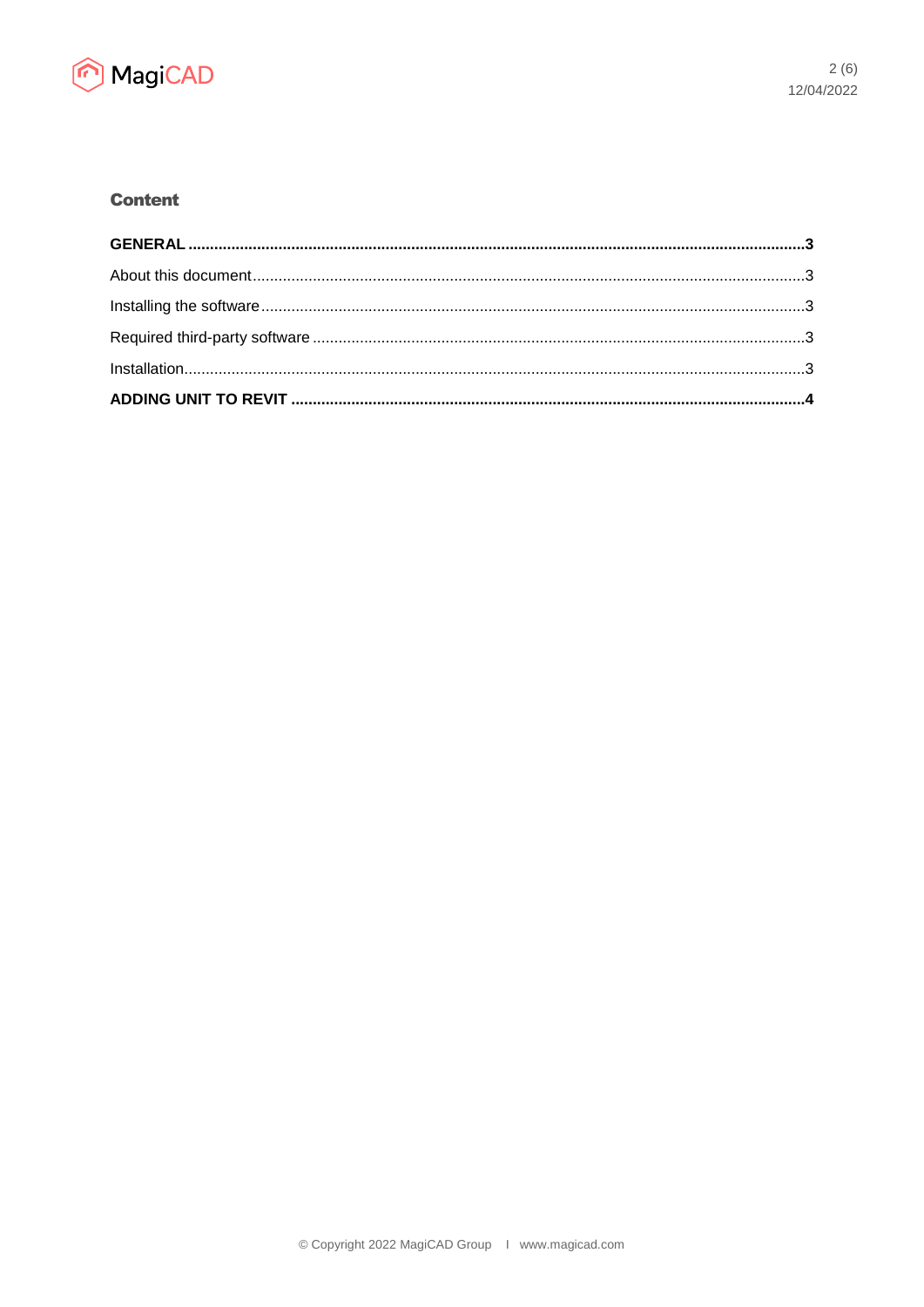

## General

## About this document

This document contains instructions on using Furhoffs Revit plugin.

The purpose of the plugins to add Furhoffs floor drain devices to Revit project.

#### Installing the software

#### Required third-party software

Revit

• Revit 2018 - 2023

#### MagiCAD (optional)

- MagiCAD for Revit 2022 (with Revit 2018 2022)
- MagiCAD for Revit 2023 (with Revit 2019 2023)

#### Installation

- 1. Download 64-bit installation package from: https://portal.magicad.com/Download/ProductSearch?searchStr=Furhoffs&categoryId=3
- 2. Run the Furhoffs plug-in installer on your workstation

Administrator privileges are recommended for installation.

### *Information for network administrators*:

*Plugin requires connection to Furhoffs web site. Internet Explorer control is used to browse web pages from http://magicad.furhoffs.se/Furhoffs/Main.aspx.*

*Standard HTTP GET (TCP, default port 80 should be used) method is used to retrieve files from the server. GET response includes file (mime application/octet-stream). Your network firewall should allow such connections (plugin runs inside Revit process).*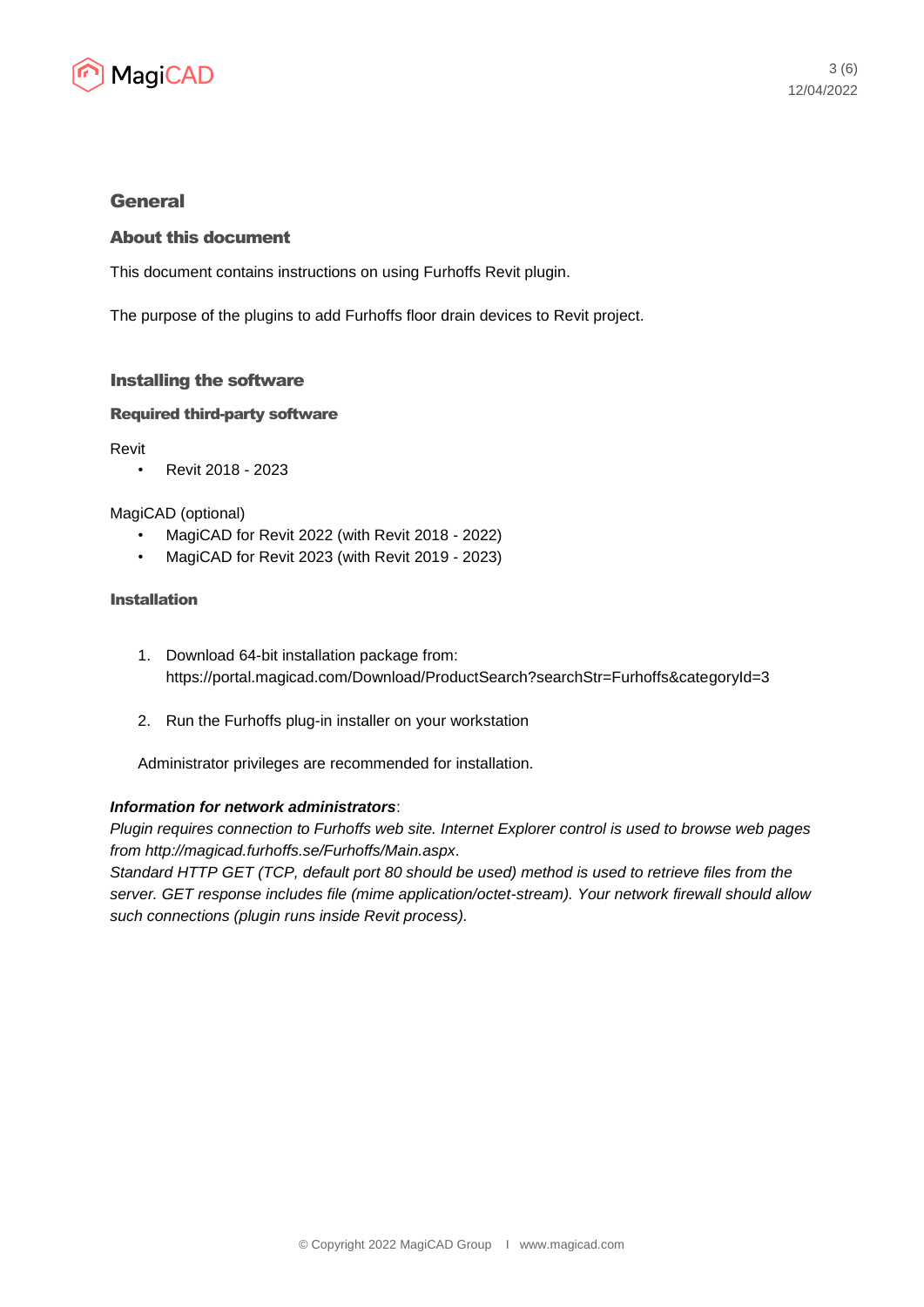

# Adding unit to Revit

1. Click Add-ins ribbon tab and Floor drain button to open Furhoffs selection software in browser.



2. Select device from product series combo. Size fields may vary depending on selected product series. Some products have only one length and width field while other products have more sizes to set. User should also choose connection type, dimension and floor type. Press then Export button in dialog down right corner to export it to Revit.

| Select a product              |                            |                                         | FURO-007-B110 Concrete floor                                                                      |
|-------------------------------|----------------------------|-----------------------------------------|---------------------------------------------------------------------------------------------------|
| Product series<br><b>Size</b> | length                     | <b>FURO 007</b><br>150                  | $\vert \textbf{v} \vert$<br><b>Dimensions</b><br>Render<br>Wireframe<br>电电电<br>価<br>A<br>61<br>۰ı |
| Connection                    | width<br>type<br>dimension | 150<br>Update<br>C bottom C side<br>110 | ▼                                                                                                 |
| Floor type<br>Flange type     |                            | Steel-brushed concrete floor            | $\overline{\phantom{a}}$<br>$\overline{\mathbf{v}}$                                               |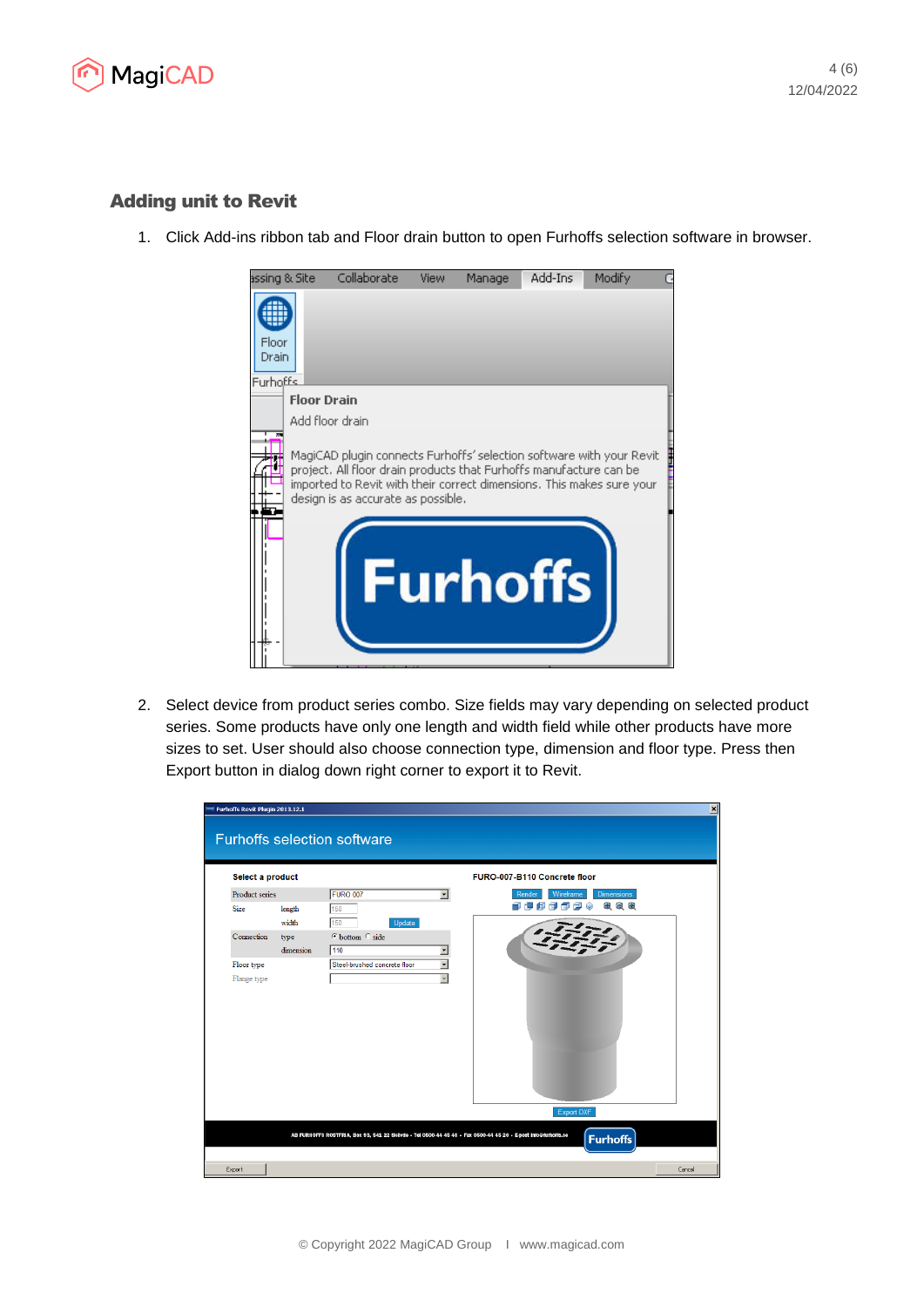

3. Add product to Revit.



4. Click Edit type in properties window to see more device data.

| Family:                |                     | FURO-007-S75 Concrete floor             | Load      |
|------------------------|---------------------|-----------------------------------------|-----------|
| Type:                  | 007-0150-01505075CF |                                         | Duplicate |
|                        |                     |                                         | Rename    |
| <b>Type Parameters</b> |                     |                                         |           |
|                        | Parameter           | Value                                   |           |
| concLocR               |                     | 118.3                                   |           |
| concLocPhi             |                     | $0.000$ °                               |           |
| concDirTheta           |                     | 90.000°                                 |           |
| concDirPhi             |                     | $0.000^\circ$                           |           |
| <b>Identity Data</b>   |                     |                                         | ⋩         |
| revitCategoryNmb       |                     | 240                                     |           |
| magiProductId          |                     | 007-0150-0150S075CF                     |           |
| magiProductFamilyId    |                     | 007-0150-01505075CF                     |           |
| magiPartTypeId         |                     | 351                                     |           |
| VersionID              |                     | 1.0/Furhoffs/FURHOFFS_FURO007           |           |
| Description            |                     | Floor drain for areas with lighter load |           |
| Assembly Code          |                     |                                         |           |
| Keynote                |                     |                                         |           |
| Model                  |                     |                                         |           |
| Manufacturer           |                     | Furhoffs                                |           |
| <b>Type Comments</b>   |                     |                                         |           |
| LIRL                   |                     | http://www.furhoffs.se/default.asp?     |           |
| Assembly Description   |                     |                                         |           |
| Type Mark              |                     |                                         |           |
| Cost                   |                     |                                         |           |
| magiProductCode        |                     | FURO-007-575 Concrete floor             |           |
| OmniClass Number       |                     |                                         |           |
| OmniClass Title        |                     |                                         |           |
|                        |                     |                                         |           |